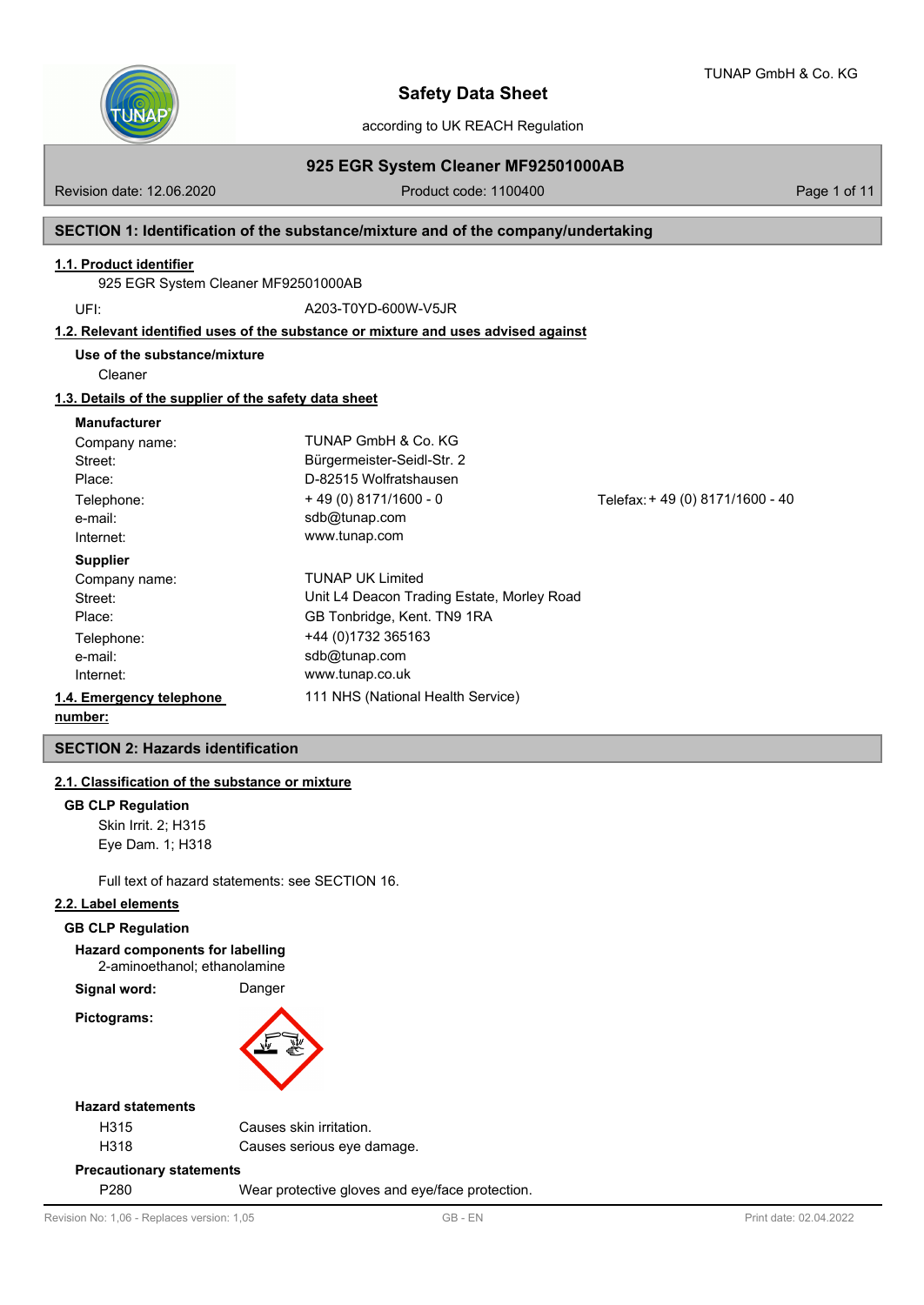

# according to UK REACH Regulation

## **925 EGR System Cleaner MF92501000AB**

| Revision date: 12.06.2020 | Product code: 1100400                                                                                                               | Page 2 of 11 |
|---------------------------|-------------------------------------------------------------------------------------------------------------------------------------|--------------|
| P302+P352                 | IF ON SKIN: Wash with plenty of soap and water.                                                                                     |              |
| P332+P313                 | If skin irritation occurs: Get medical advice/attention.                                                                            |              |
| P362+P364                 | Take off contaminated clothing and wash it before reuse.                                                                            |              |
| P305+P351+P338            | IF IN EYES: Rinse cautiously with water for several minutes. Remove contact lenses, if<br>present and easy to do. Continue rinsing. |              |
| P310                      | Immediately call a POISON CENTER/doctor.                                                                                            |              |

## **2.3. Other hazards**

The substances in the mixture do not meet the PBT/vPvB criteria according to REACH, annex XIII.

## **SECTION 3: Composition/information on ingredients**

### **3.2. Mixtures**

### **Hazardous components**

| CAS No         | l Chemical name                                                                                                         |          |                  |  |  |
|----------------|-------------------------------------------------------------------------------------------------------------------------|----------|------------------|--|--|
|                | IEC No                                                                                                                  | Index No | <b>IREACH No</b> |  |  |
|                | Classification (GB CLP Regulation)                                                                                      |          |                  |  |  |
| $141 - 43 - 5$ | 2-aminoethanol; ethanolamine                                                                                            |          |                  |  |  |
|                | 1205-483-3<br>603-030-00-8<br>101-2119486455-28                                                                         |          |                  |  |  |
|                | Acute Tox. 4, Acute Tox. 4, Acute Tox. 4, Skin Corr. 1B, STOT SE 3, Aquatic Chronic 3; H332 H312<br>H302 H314 H335 H412 |          |                  |  |  |

Full text of H and EUH statements: see section 16.

# **Specific Conc. Limits, M-factors and ATE**

| <b>CAS No</b> | IEC No                                                                                                                                                                                | <b>IChemical name</b>                    | Quantity  |  |
|---------------|---------------------------------------------------------------------------------------------------------------------------------------------------------------------------------------|------------------------------------------|-----------|--|
|               |                                                                                                                                                                                       | Specific Conc. Limits, M-factors and ATE |           |  |
| 141-43-5      | $1205 - 483 - 3$                                                                                                                                                                      | 2-aminoethanol; ethanolamine             | $3 - 5\%$ |  |
|               | $\lambda$ inhalation: ATE = 11 mg/l (vapours); inhalation: LC50 = 1,3 mg/l (dusts or mists); dermal:<br>$ LD50 = 2504$ mg/kg; oral: LD50 = ca. 1515 mg/kg STOT SE 3; H335: >= 5 - 100 |                                          |           |  |

### **Labelling for contents according to Regulation (EC) No 648/2004**

< 5 % anionic surfactants.

# **SECTION 4: First aid measures**

## **4.1. Description of first aid measures**

### **General information**

First aider: Pay attention to self-protection! Remove persons to safety. Never give anything by mouth to an unconscious person or a person with cramps.

#### **After inhalation**

Remove person to fresh air and keep comfortable for breathing. In all cases of doubt, or when symptoms persist, seek medical advice.

#### **After contact with skin**

Wash with plenty of water and soap. Take off immediately all contaminated clothing and wash it before reuse. In all cases of doubt, or when symptoms persist, seek medical advice.

## **After contact with eyes**

Rinse cautiously with water for several minutes. Remove contact lenses, if present and easy to do. Continue rinsing. In case of troubles or persistent symptoms, consult an ophthalmologist.

#### **After ingestion**

Rinse mouth immediately and drink plenty of water.

## **4.2. Most important symptoms and effects, both acute and delayed**

Headache, nausea, dizziness, fatigue, skin irritation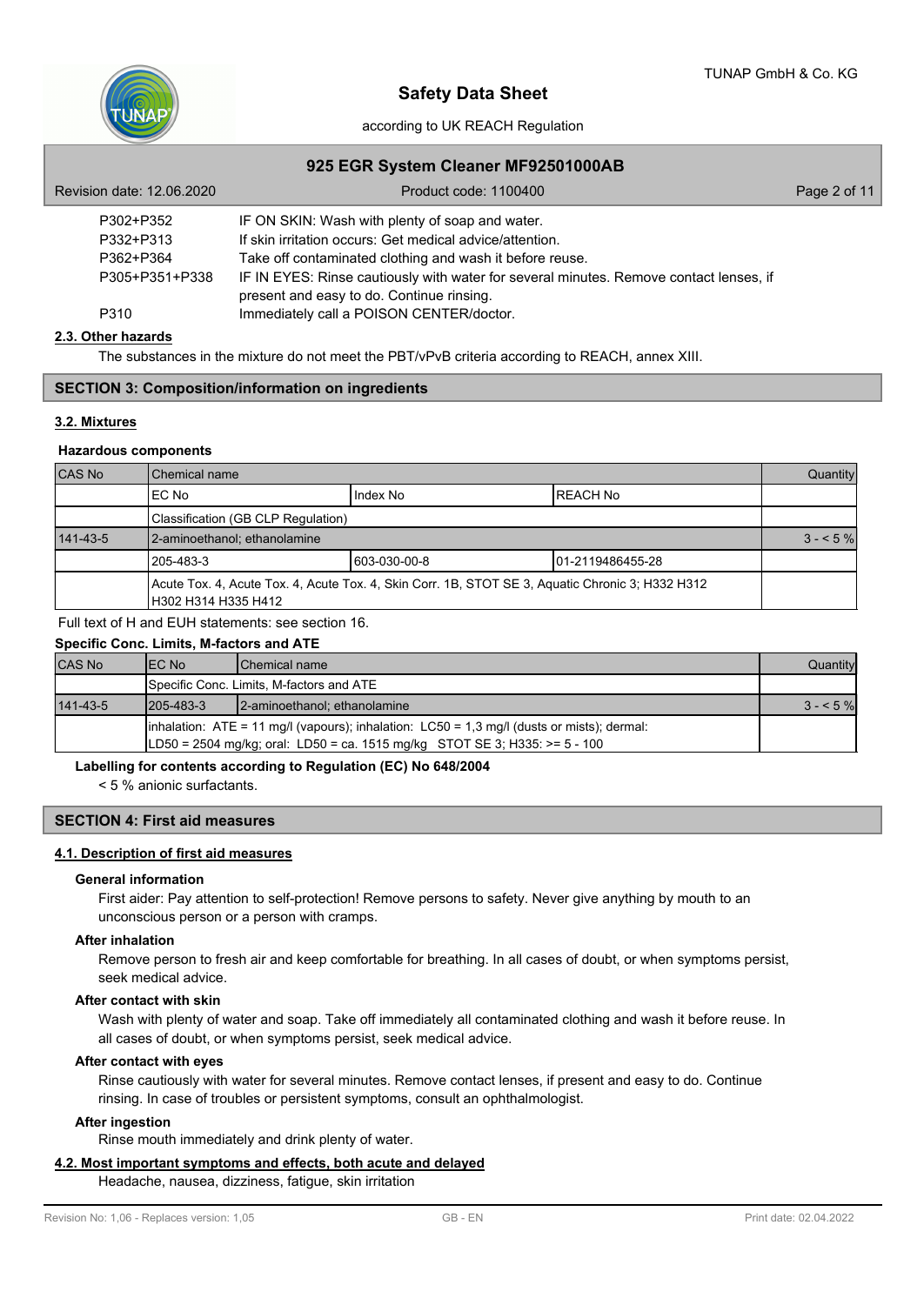## according to UK REACH Regulation

# **925 EGR System Cleaner MF92501000AB**

Revision date: 12.06.2020 **Product code: 1100400** Page 3 of 11

## **4.3. Indication of any immediate medical attention and special treatment needed**

Treat symptomatically. Call a POISON CENTER. Symptoms can occur only after several hours.

#### **SECTION 5: Firefighting measures**

# **5.1. Extinguishing media**

## **Suitable extinguishing media**

Co-ordinate fire-fighting measures to the fire surroundings.

# **Unsuitable extinguishing media**

High power water jet.

#### **5.2. Special hazards arising from the substance or mixture**

Non-flammable.

## **5.3. Advice for firefighters**

In case of fire and/or explosion do not breathe fumes. Move undamaged containers from immediate hazard area if it can be done safely. In case of fire: Wear self-contained breathing apparatus.

#### **Additional information**

Use water spray jet to protect personnel and to cool endangered containers. Suppress gases/vapours/mists with water spray jet. Collect contaminated fire extinguishing water separately. Do not allow entering drains or surface water.

# **SECTION 6: Accidental release measures**

#### **6.1. Personal precautions, protective equipment and emergency procedures**

#### **General advice**

Wear breathing apparatus if exposed to vapours/dusts/aerosols. Remove all sources of ignition. Keep away from heat, hot surfaces, sparks, open flames and other ignition sources. No smoking. Wear personal protection equipment.

## **6.2. Environmental precautions**

Do not allow to enter into surface water or drains. Prevent spread over a wide area (e.g. by containment or oil barriers). Ensure all waste water is collected and treated via a waste water treatment plant.

#### **6.3. Methods and material for containment and cleaning up**

#### **Other information**

Absorb with liquid-binding material (sand, diatomaceous earth, acid- or universal binding agents). Clean contaminated articles and floor according to the environmental legislation.

### **6.4. Reference to other sections**

Safe handling: see section 7 Personal protection equipment: see section 8 Disposal: see section 13

# **SECTION 7: Handling and storage**

#### **7.1. Precautions for safe handling**

#### **Advice on safe handling**

Observe instructions for use.

Dust must be exhausted directly at the point of origin. Vapours/aerosols must be exhausted directly at the point of origin. If local exhaust ventilation is not possible or not sufficient, the entire working area should be ventilated by technical means.

When using do not eat, drink, smoke, sniff.

Wear personal protection equipment (refer to section 8).

#### **Advice on protection against fire and explosion**

Keep away from sources of ignition - No smoking.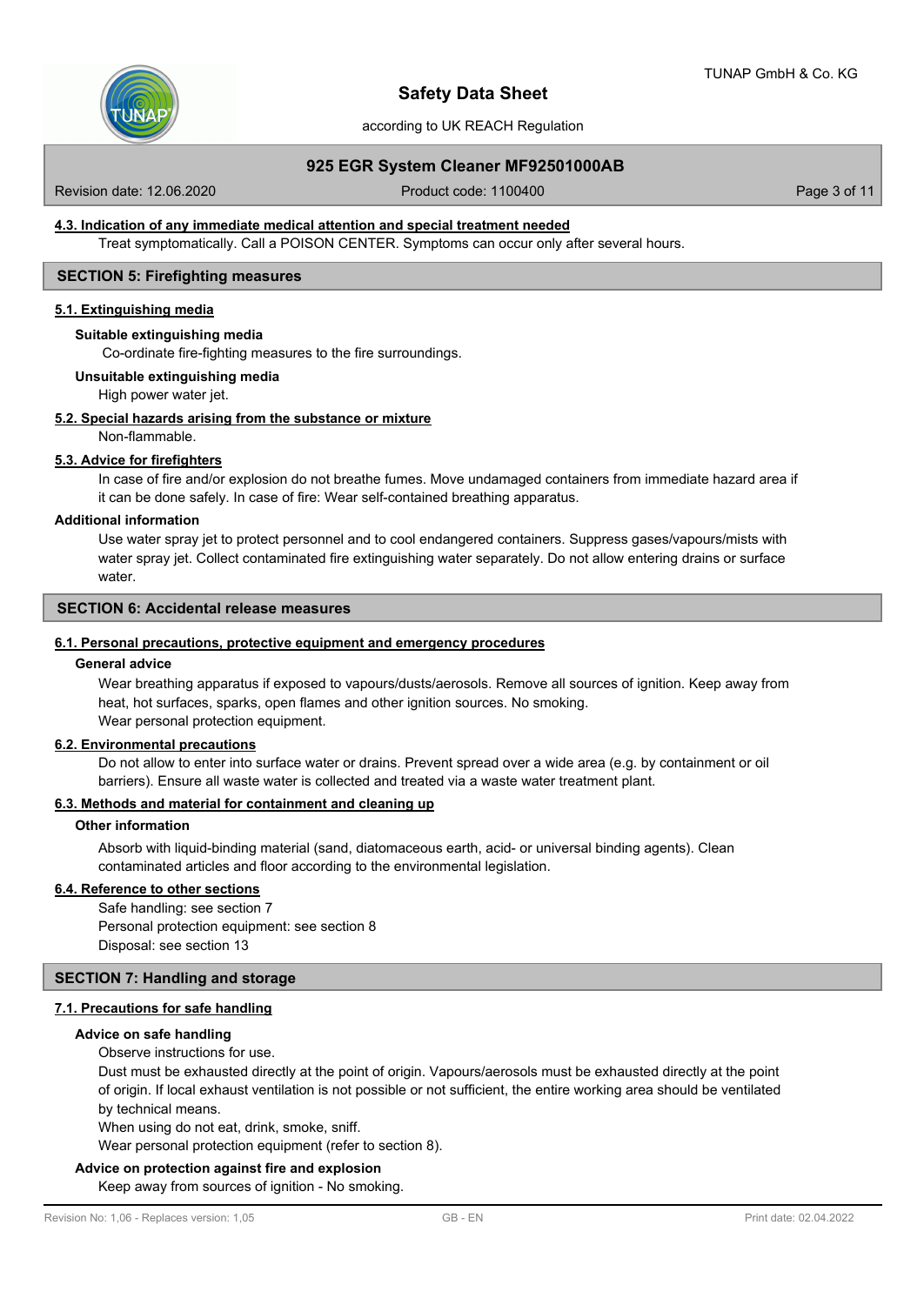

according to UK REACH Regulation

# **925 EGR System Cleaner MF92501000AB**

Revision date: 12.06.2020 **Product code: 1100400** Page 4 of 11

## **Advice on general occupational hygiene**

Avoid exposure. Wear suitable protective clothing. Draw up and observe skin protection programme.

#### **Further information on handling**

Avoid contact with skin and eyes.

## **7.2. Conditions for safe storage, including any incompatibilities**

### **Requirements for storage rooms and vessels**

Keep container tightly closed. Observe legal regulations and provisions.

**Hints on joint storage**

No special measures are necessary.

#### **Further information on storage conditions**

Protect from frost.

# **7.3. Specific end use(s)**

Cleaner

# **SECTION 8: Exposure controls/personal protection**

## **8.1. Control parameters**

## **Exposure limits (EH40)**

| l CAS No | <b>I</b> Substance     | ppm | mg/m <sup>3</sup> | fibres/ml | Category      | Origin |
|----------|------------------------|-----|-------------------|-----------|---------------|--------|
| 141-43-5 | <b>I2-Aminoethanol</b> |     | 2.5               |           | TWA (8 h)     | WEL    |
|          |                        | 31  | 7.6I              |           | STEL (15 min) | WEL    |

#### **DNEL/DMEL values**

| <b>CAS No</b>            | Substance                    |                       |          |                                |
|--------------------------|------------------------------|-----------------------|----------|--------------------------------|
| DNEL type                |                              | <b>Exposure route</b> | Effect   | Value                          |
| 141-43-5                 | 2-aminoethanol; ethanolamine |                       |          |                                |
| Worker DNEL, long-term   |                              | linhalation           | llocal   | $3,3 \text{ mg/m}^3$           |
| Worker DNEL, long-term   |                              | Idermal               | systemic | mg/kg bw/day                   |
| Consumer DNEL, long-term |                              | linhalation           | llocal   | $2 \text{ mg/m}^3$             |
| Consumer DNEL, long-term |                              | dermal                | systemic | $0,24 \text{ mg/kg}$<br>bw/day |
| Consumer DNEL, long-term |                              | Ioral                 | systemic | $3,75 \text{ mg/kg}$<br>bw/day |

# **PNEC values**

| CAS No                                           | Substance                    |               |  |
|--------------------------------------------------|------------------------------|---------------|--|
| Value<br>Environmental compartment               |                              |               |  |
| 141-43-5                                         | 2-aminoethanol; ethanolamine |               |  |
| Freshwater                                       | $0,085 \,\mathrm{mg/l}$      |               |  |
| Freshwater (intermittent releases)               | 0,028 mg/l                   |               |  |
| Marine water                                     |                              | $0,009$ mg/l  |  |
| Freshwater sediment                              |                              | 0,434 mg/kg   |  |
| Marine sediment                                  |                              | $0,043$ mg/kg |  |
| Micro-organisms in sewage treatment plants (STP) |                              | 100 mg/l      |  |
| Soil                                             |                              | $0,037$ mg/kg |  |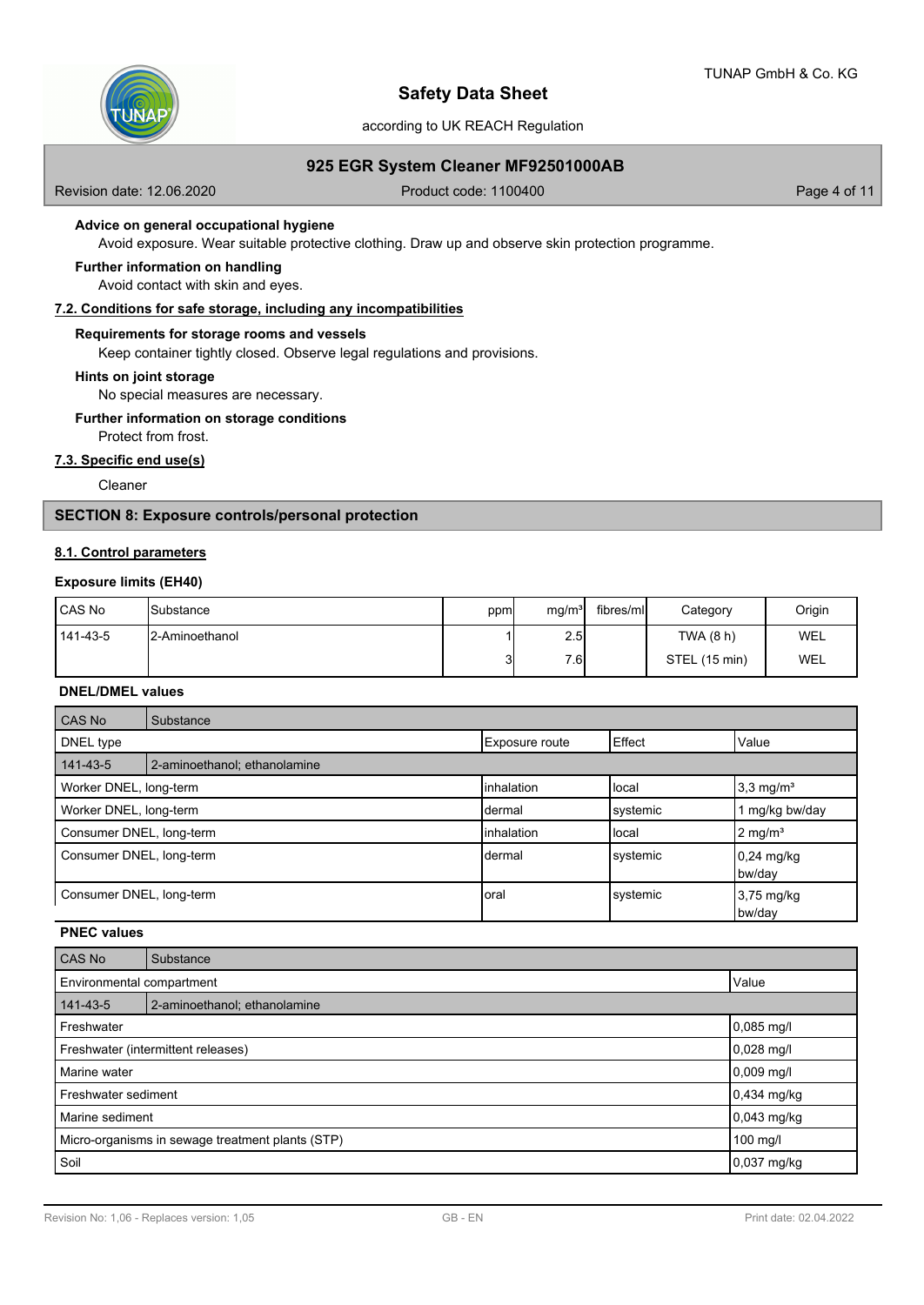

according to UK REACH Regulation

# **925 EGR System Cleaner MF92501000AB**

Revision date: 12.06.2020 **Product code: 1100400** Page 5 of 11

# **Additional advice on limit values**

a no restriction b End of exposure or end of shift c at long-term exposure: d before next shift

 blood (B) Urine (U)

# **8.2. Exposure controls**

## **Appropriate engineering controls**

If handled uncovered, arrangements with local exhaust ventilation have to be used.

## **Individual protection measures, such as personal protective equipment**

## **Eye/face protection**

Suitable eye protection: Tightly sealed safety glasses. EN 166

## **Hand protection**

Protect skin by using skin protective cream. When handling with chemical substances, protective gloves must be worn with the CE-label including the four control digits. The quality of the protective gloves resistant to chemicals must be chosen as a function of the specific working place concentration and quantity of hazardous substances. Suitable material: NBR (Nitrile rubber) Breakthrough time: 480min Thickness of the glove material 0,45 mm

EN ISO 374

# **Skin protection**

Wear suitable protective clothing. Take off immediately all contaminated clothing and wash it before reuse.

#### **Respiratory protection**

Wear breathing apparatus if exposed to vapours/dusts/aerosols. When exceeding the relevant workplace exposure limits, note the following: Suitable respiratory protective equipment: Combination filter device (DIN EN 141).. Filtering device with filter or ventilator filtering device of type: P2 Observe the wear time limits as specified by the manufacturer. Observe legal regulations and provisions.

#### **Environmental exposure controls**

Observe legal regulations and provisions.

## **SECTION 9: Physical and chemical properties**

# **9.1. Information on basic physical and chemical properties**

| Physical state: | liauid           |
|-----------------|------------------|
| Colour:         | colorless, clear |
| Odour:          | characteristic   |

**Changes in the physical state** Melting point/freezing point: not determined Boiling point or initial boiling point and 100 °C boiling range: Sublimation point: Sublimation point: No information available. Softening point: Softening point: No information available. : No information available. Flash point:  $> 61 °C$  ISO 3679

**Test method**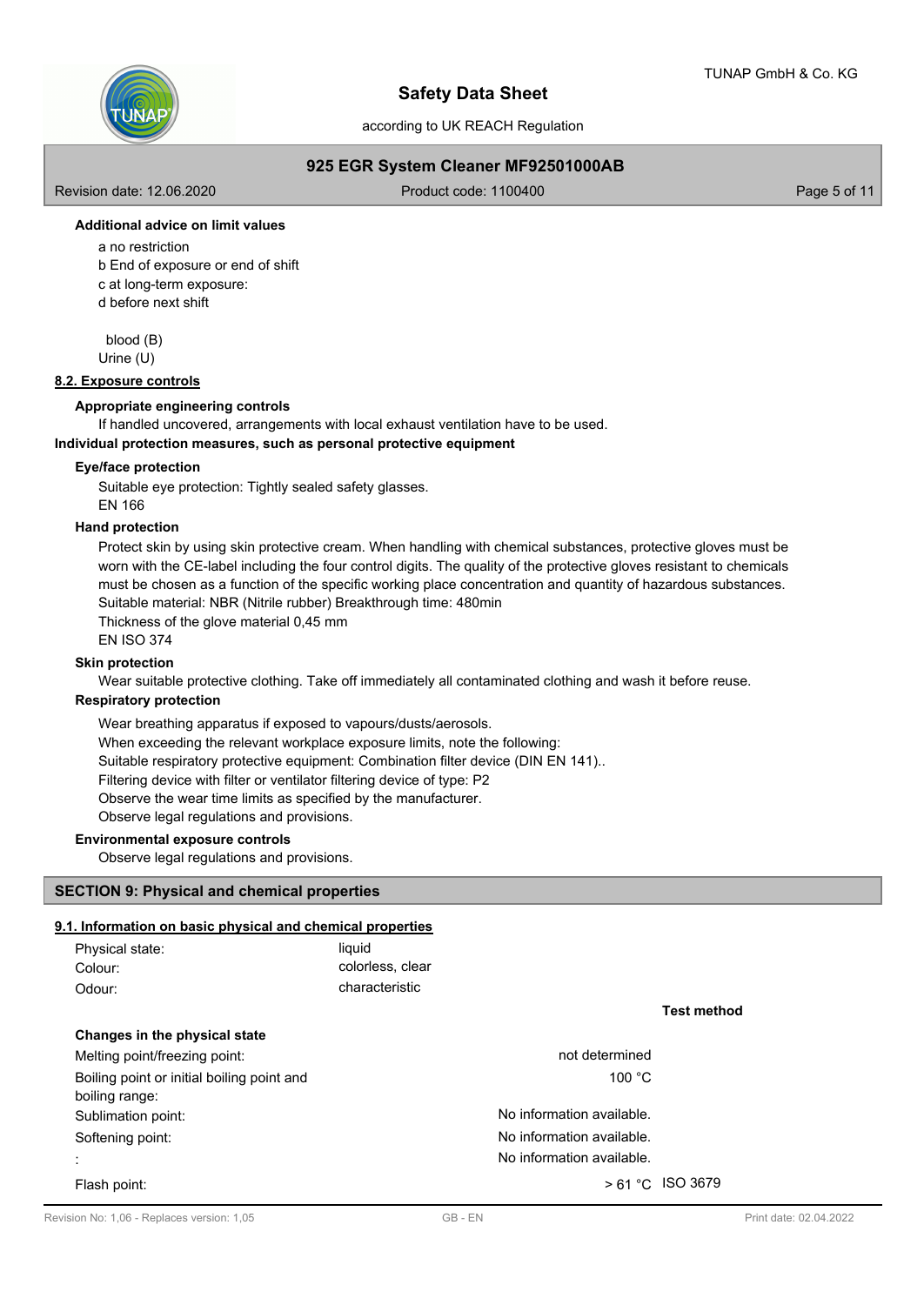

according to UK REACH Regulation

# **925 EGR System Cleaner MF92501000AB**

| not applicable<br>not applicable                                                                                                                                      |                 |
|-----------------------------------------------------------------------------------------------------------------------------------------------------------------------|-----------------|
| No information available.<br>No information available.                                                                                                                |                 |
| No information available.<br>not applicable<br>not applicable<br>not determined<br>No information available. DIN 53019-1<br>No information available. DIN EN ISO 3104 | 11,26 DIN 19268 |
| No information available. DIN EN ISO 2431<br>completely miscible<br>not determined                                                                                    |                 |
| not determined<br>1,0091 g/cm <sup>3</sup> DIN 51757<br>not determined                                                                                                |                 |
| No information available.<br>No information available.<br>not determined<br>not determined                                                                            |                 |
|                                                                                                                                                                       |                 |

# **SECTION 10: Stability and reactivity**

## **10.1. Reactivity**

No hazardous reaction when handled and stored according to provisions.

# **10.2. Chemical stability**

The product is stable under normal conditions.

# **10.3. Possibility of hazardous reactions**

No hazardous reaction when handled and stored according to provisions.

#### **10.4. Conditions to avoid**

Protect from frost.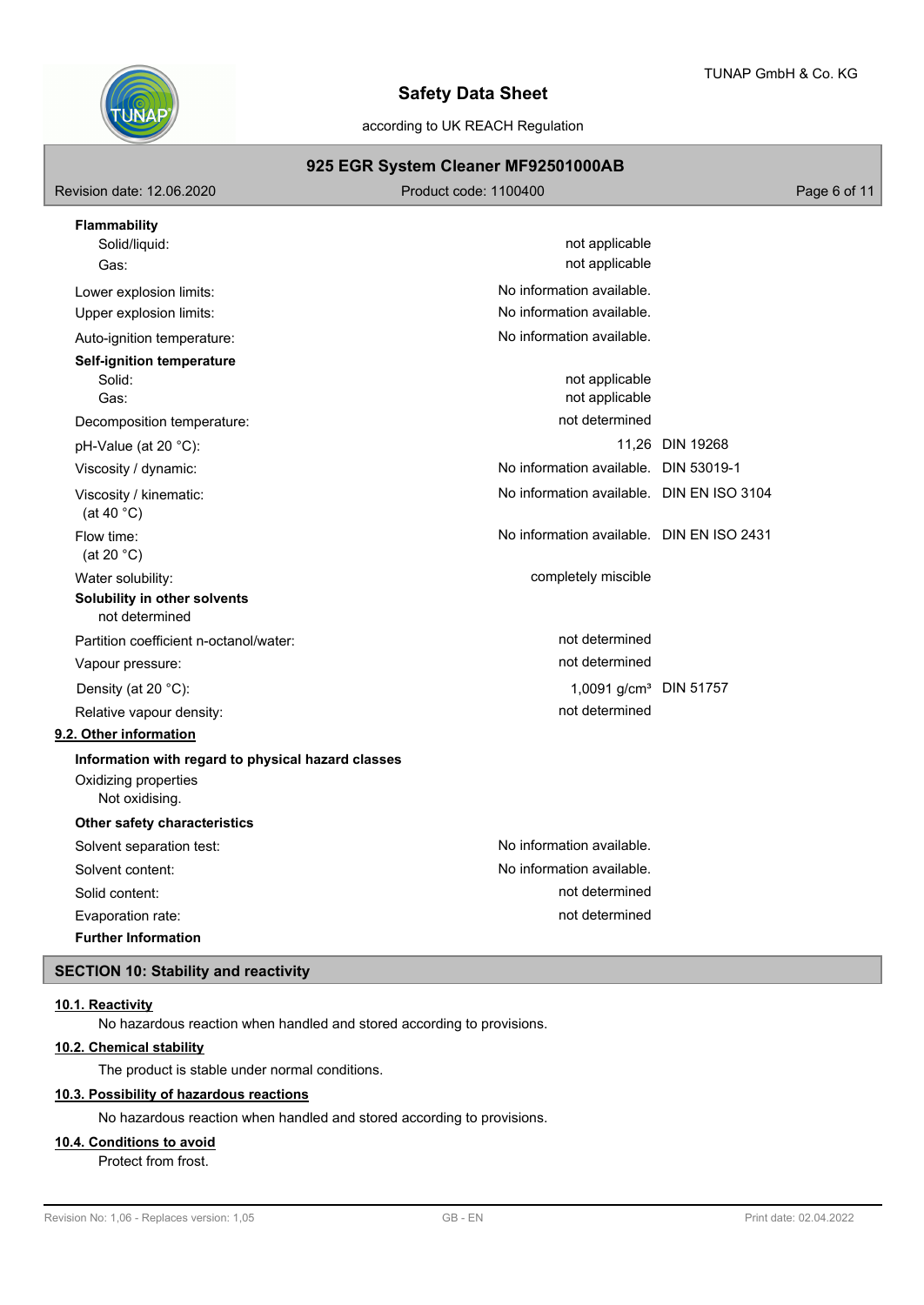

according to UK REACH Regulation

# **925 EGR System Cleaner MF92501000AB**

Revision date: 12.06.2020 **Product code: 1100400** Page 7 of 11

# **10.5. Incompatible materials**

Oxidizing agents. Pyrophoric or self-heating substances.

# **10.6. Hazardous decomposition products**

Incomplete combustion and thermolysis gases of different toxicity can occur. In the case of hydrocarbonaceous products such as CO, CO2, aldehydes and soot. These can be very dangerous if they are inhaled in high concentrations or in enclosed spaces.

# **Further information**

Do not mix with other chemicals.

## **SECTION 11: Toxicological information**

## **11.1. Information on hazard classes as defined in GB CLP Regulation**

# **Toxicocinetics, metabolism and distribution**

No information available.

## **Acute toxicity**

Based on available data, the classification criteria are not met.

| CAS No   | Chemical name                 |               |                    |         |                     |                            |  |  |  |  |
|----------|-------------------------------|---------------|--------------------|---------|---------------------|----------------------------|--|--|--|--|
|          | Exposure route                | Dose          |                    | Species | Source              | Method                     |  |  |  |  |
| 141-43-5 | 2-aminoethanol; ethanolamine  |               |                    |         |                     |                            |  |  |  |  |
|          | oral                          | LD50<br>mg/kg | ca. 1515           | Rat     | Study report (1966) | <b>IOECD Guideline 401</b> |  |  |  |  |
|          | dermal                        | LD50<br>mg/kg | 2504               | Rabbit  | Study report (1988) | <b>IOECD Guideline 402</b> |  |  |  |  |
|          | inhalation vapour             | <b>ATE</b>    | 11 $mg/l$          |         |                     |                            |  |  |  |  |
|          | inhalation (4 h)<br>dust/mist | LC50          | $1,3 \text{ mg/l}$ | Rat     |                     |                            |  |  |  |  |

## **Irritation and corrosivity**

Causes skin irritation.

Causes serious eye damage.

### **Sensitising effects**

Based on available data, the classification criteria are not met.

#### **Carcinogenic/mutagenic/toxic effects for reproduction**

Based on available data, the classification criteria are not met. No indications of human carcinogenicity exist. No indications of human germ cell mutagenicity exist. No indications of human reproductive toxicity exist.

## **STOT-single exposure**

Based on available data, the classification criteria are not met.

#### **STOT-repeated exposure**

Based on available data, the classification criteria are not met.

## **Aspiration hazard**

Based on available data, the classification criteria are not met.

#### **Specific effects in experiment on an animal**

# No information available.

# **Additional information on tests**

The mixture is classified as hazardous according to regulation (EC) No 1272/2008 [CLP].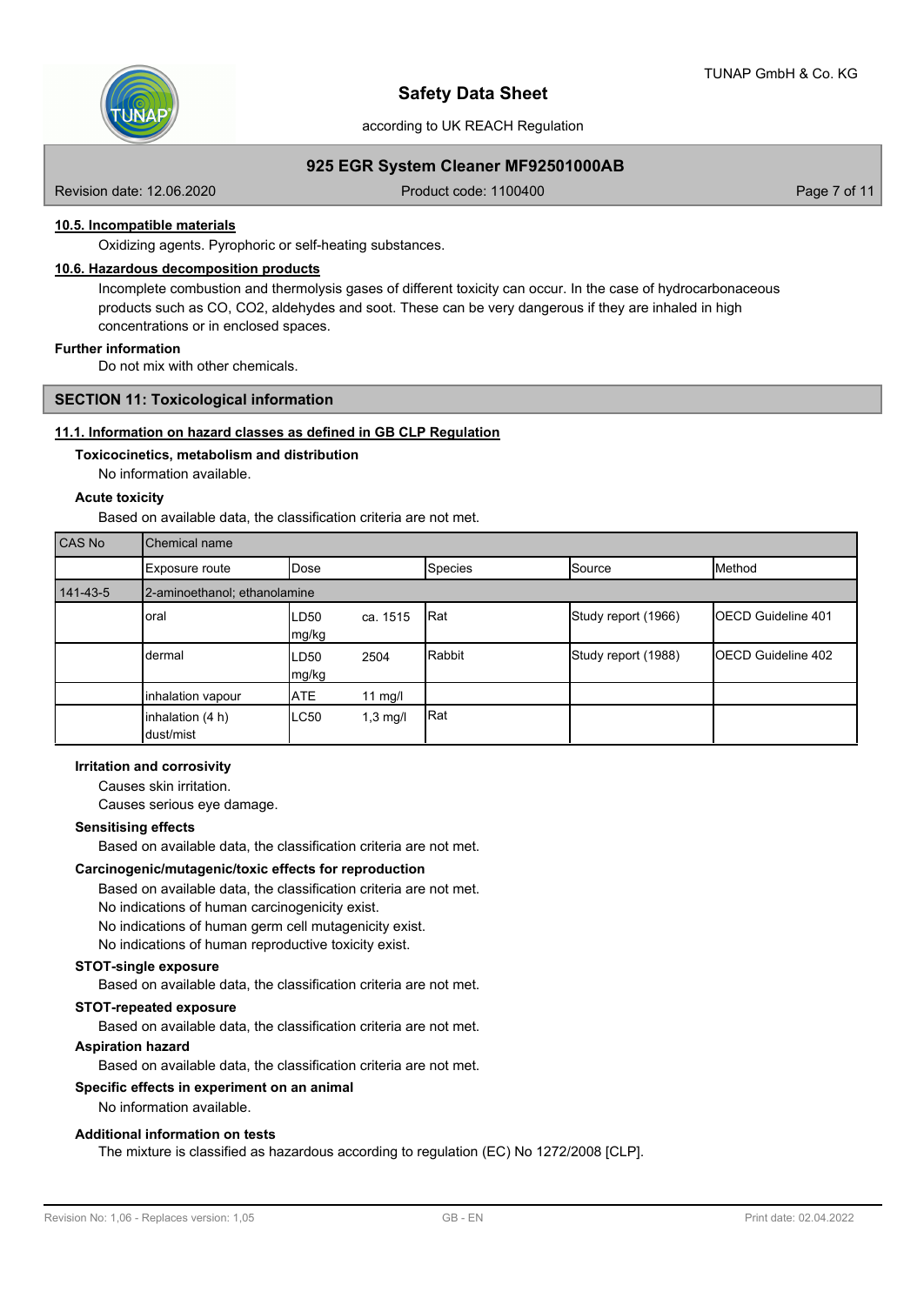

according to UK REACH Regulation

# **925 EGR System Cleaner MF92501000AB**

Revision date: 12.06.2020 **Product code: 1100400** Page 8 of 11

#### **SECTION 12: Ecological information**

## **12.1. Toxicity**

The product is not: Ecotoxic.

| CAS No   | Chemical name                |                     |            |    |                                         |                        |                                                 |  |  |
|----------|------------------------------|---------------------|------------|----|-----------------------------------------|------------------------|-------------------------------------------------|--|--|
|          | Aquatic toxicity             | Dose                |            |    | [h]   [d] Species                       | Source                 | Method                                          |  |  |
| 141-43-5 | 2-aminoethanol; ethanolamine |                     |            |    |                                         |                        |                                                 |  |  |
|          | Acute fish toxicity          | <b>LC50</b>         | 349 mg/l   |    | 96 hCyprinus carpio                     | Study report<br>(1997) | lother: Directive<br>92/69/EEC, C.1.            |  |  |
|          | Acute algae toxicity         | ErC <sub>50</sub>   | $2,8$ mg/l |    | 72 hlPseudokirchneriella<br>subcapitata | unpublished<br>(1997)  | <b>OECD Guideline</b><br> 201                   |  |  |
|          | Acute crustacea toxicity     | EC <sub>50</sub>    | 65 mg/l    |    | 48 h Daphnia magna                      | Study report<br>(1997) | IEU Method C.2                                  |  |  |
|          | Fish toxicity                | <b>NOEC</b><br>mg/l | 1,24       | 41 | d Oryzias latipes                       | unpublished<br>(2008)  | <b>OECD Guideline</b><br> 210                   |  |  |
|          | Crustacea toxicity           | <b>NOEC</b><br>mg/l | 0,85       |    | 21 d Daphnia magna                      | unpublished<br>(1997)  | lother: OECD 202<br>"Daphnia sp.,<br>Acute Immo |  |  |

## **12.2. Persistence and degradability**

The product has not been tested.

#### **12.3. Bioaccumulative potential**

The product has not been tested.

#### **Partition coefficient n-octanol/water**

| CAS No            | 'Chemical<br>name               | ∟ഠഠ<br>Pow     |
|-------------------|---------------------------------|----------------|
| 141<br>. 4<br>ำ−- | ethanolamine<br>.-aminoethanol: | $\sim$<br>۰. - |

## **BCF**

| <b>CAS No</b>   | <b>Chemical</b><br>name         | <b>BCF</b> | species | source                         |
|-----------------|---------------------------------|------------|---------|--------------------------------|
| $43 - 5$<br>141 | ethanolamine<br>.2-aminoethanol | ـ .        |         | in Envi<br>.SAP.<br>SAF<br>and |

### **12.4. Mobility in soil**

The product has not been tested.

#### **12.5. Results of PBT and vPvB assessment**

The substances in the mixture do not meet the PBT/vPvB criteria according to UK REACH.

The product has not been tested.

# **12.6. Endocrine disrupting properties**

This product does not contain a substance that has endocrine disrupting properties with respect to non-target organisms as no components meets the criteria.

## **12.7. Other adverse effects**

No information available.

# **Further information**

Avoid release to the environment.

## **SECTION 13: Disposal considerations**

# **13.1. Waste treatment methods**

## **Disposal recommendations**

Do not allow to enter into surface water or drains. Dispose of waste according to applicable legislation.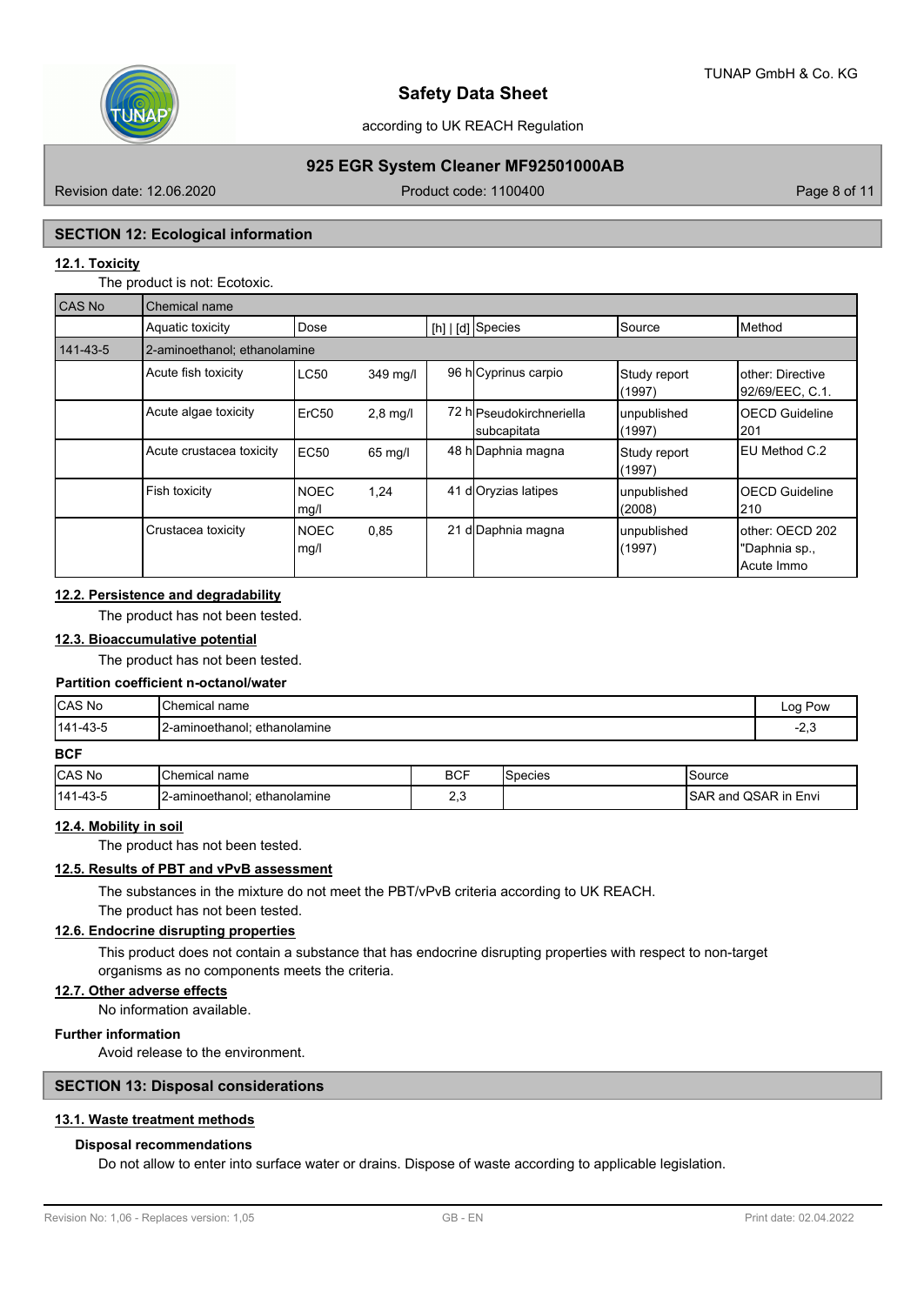

according to UK REACH Regulation

# **925 EGR System Cleaner MF92501000AB**

Revision date: 12.06.2020 **Product code: 1100400** Page 9 of 11

# **List of Wastes Code - residues/unused products**

070701 WASTES FROM ORGANIC CHEMICAL PROCESSES; wastes from the MFSU of fine chemicals and chemical products not otherwise specified; aqueous washing liquids and mother liquors; hazardous waste

### **List of Wastes Code - used product**

WASTES FROM ORGANIC CHEMICAL PROCESSES; wastes from the MFSU of fine chemicals and chemical products not otherwise specified; aqueous washing liquids and mother liquors; hazardous waste 070701

#### **List of Wastes Code - contaminated packaging**

WASTE PACKAGING; ABSORBENTS, WIPING CLOTHS, FILTER MATERIALS AND PROTECTIVE CLOTHING NOT OTHERWISE SPECIFIED; packaging (including separately collected municipal packaging waste); packaging containing residues of or contaminated by hazardous substances; hazardous waste 150110

#### **Contaminated packaging**

Water (with cleaning agent). Completely emptied packages can be recycled.

## **SECTION 14: Transport information**

### **Land transport (ADR/RID)**

| 14.1. UN number or ID number:                                 | No dangerous good in sense of this transport regulation. |  |
|---------------------------------------------------------------|----------------------------------------------------------|--|
| 14.2. UN proper shipping name:                                | No dangerous good in sense of this transport regulation. |  |
| 14.3. Transport hazard class(es):                             | No dangerous good in sense of this transport regulation. |  |
| 14.4. Packing group:                                          | No dangerous good in sense of this transport regulation. |  |
| Inland waterways transport (ADN)                              |                                                          |  |
| 14.1. UN number or ID number:                                 | No dangerous good in sense of this transport regulation. |  |
| 14.2. UN proper shipping name:                                | No dangerous good in sense of this transport regulation. |  |
| 14.3. Transport hazard class(es):                             | No dangerous good in sense of this transport regulation. |  |
| 14.4. Packing group:                                          | No dangerous good in sense of this transport regulation. |  |
| <b>Marine transport (IMDG)</b>                                |                                                          |  |
| 14.1. UN number or ID number:                                 | No dangerous good in sense of this transport regulation. |  |
| 14.2. UN proper shipping name:                                | No dangerous good in sense of this transport regulation. |  |
| 14.3. Transport hazard class(es):                             | No dangerous good in sense of this transport regulation. |  |
| 14.4. Packing group:                                          | No dangerous good in sense of this transport regulation. |  |
| Air transport (ICAO-TI/IATA-DGR)                              |                                                          |  |
| 14.1. UN number or ID number:                                 | No dangerous good in sense of this transport regulation. |  |
| 14.2. UN proper shipping name:                                | No dangerous good in sense of this transport regulation. |  |
| 14.3. Transport hazard class(es):                             | No dangerous good in sense of this transport regulation. |  |
| 14.4. Packing group:                                          | No dangerous good in sense of this transport regulation. |  |
| 14.5. Environmental hazards                                   |                                                          |  |
| <b>ENVIRONMENTALLY HAZARDOUS:</b>                             | No                                                       |  |
| 14.6. Special precautions for user                            |                                                          |  |
| No dangerous good in sense of this transport regulation.      |                                                          |  |
| 14.7. Maritime transport in bulk according to IMO instruments |                                                          |  |
| No dangerous good in sense of this transport regulation.      |                                                          |  |
|                                                               |                                                          |  |

# **SECTION 15: Regulatory information**

# **15.1. Safety, health and environmental regulations/legislation specific for the substance or mixture**

#### **EU regulatory information**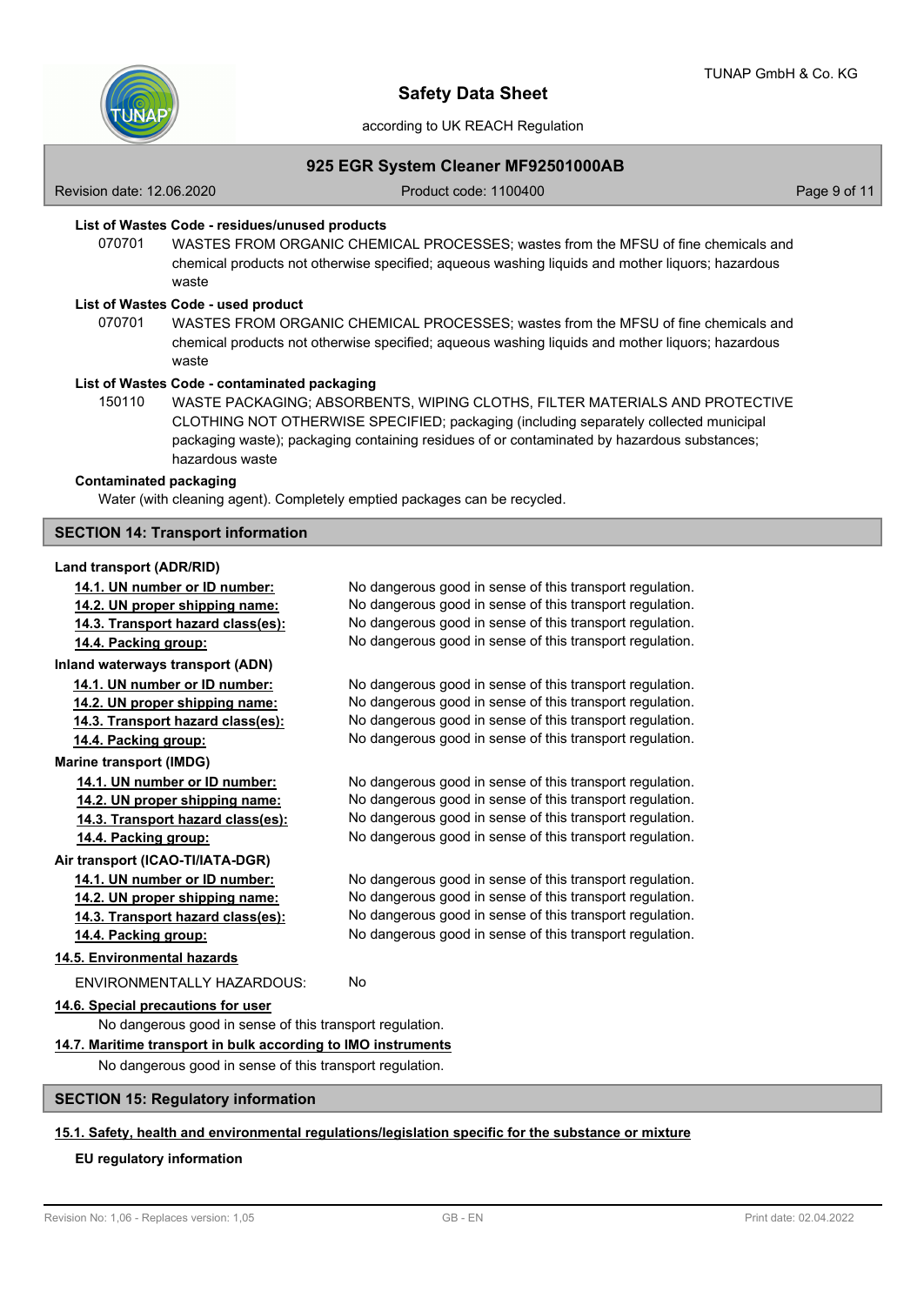

according to UK REACH Regulation

| 925 EGR System Cleaner MF92501000AB                                  |                                                                                                                       |               |  |  |
|----------------------------------------------------------------------|-----------------------------------------------------------------------------------------------------------------------|---------------|--|--|
| Revision date: 12.06.2020                                            | Product code: 1100400                                                                                                 | Page 10 of 11 |  |  |
| Restrictions on use (REACH, annex XVII):<br>Entry 3                  |                                                                                                                       |               |  |  |
| 2010/75/EU (VOC):                                                    | No information available.                                                                                             |               |  |  |
| 2004/42/EC (VOC):                                                    | No information available.                                                                                             |               |  |  |
| <b>Additional information</b>                                        |                                                                                                                       |               |  |  |
| Safety Data Sheet according to Regulation (EC) No. 1907/2006 (REACH) |                                                                                                                       |               |  |  |
| National regulatory information                                      |                                                                                                                       |               |  |  |
| Employment restrictions:                                             | Observe restrictions to employment for juveniles according to the 'juvenile<br>work protection guideline' (94/33/EC). |               |  |  |
| Water hazard class (D):                                              | 1 - slightly hazardous to water                                                                                       |               |  |  |
| 15.2. Chemical safety assessment                                     |                                                                                                                       |               |  |  |
|                                                                      | Chemical safety assessments for substances in this mixture were not carried out.                                      |               |  |  |

## **SECTION 16: Other information**

#### **Changes**

This data sheet contains changes from the previous version in section(s): 2,6,9,11,15.

#### **Abbreviations and acronyms**

ADR: Accord européen sur le transport des marchandises dangereuses par Route (European Agreement concerning the International Carriage of Dangerous Goods by Road) RID: Règlement international concernant le transport des marchandises dangereuses par chemin de fer (Regulations Concerning the International Transport of Dangerous Goods by Rail) IATA: International Air Transport Association IMDG: International Maritime Code for Dangerous Goods GHS: Globally Harmonized System of Classification and Labelling of Chemicals EINECS: European Inventory of Existing Commercial Chemical Substances ELINCS: European List of Notified Chemical Substances CAS: Chemical Abstracts Service (division of the American Chemical Society) DNEL/DMEL: Derived No Effect Level / Derived Minimal Effect Level WEL (UK): Workplace Exposure Limits TWA (EC): Time-Weighted Average ATE: Acute Toxicity Estimate STEL (EC) Short Term Exposure Limit LC50: Lethal Concentration EC50: half maximal Effective Concentration ErC50: means EC50 in terms of reduction of growth rate

# **Classification for mixtures and used evaluation method according to GB CLP Regulation**

| Classification      | Classification procedure |
|---------------------|--------------------------|
| Skin Irrit. 2; H315 | Calculation method       |
| Eye Dam. 1; H318!   | Calculation method       |

#### **Relevant H and EUH statements (number and full text)**

| H302              | Harmful if swallowed.                              |
|-------------------|----------------------------------------------------|
| H312              | Harmful in contact with skin.                      |
| H <sub>3</sub> 14 | Causes severe skin burns and eye damage.           |
| H315              | Causes skin irritation.                            |
| H318              | Causes serious eye damage.                         |
| H332              | Harmful if inhaled.                                |
| H335              | May cause respiratory irritation.                  |
| H412              | Harmful to aquatic life with long lasting effects. |